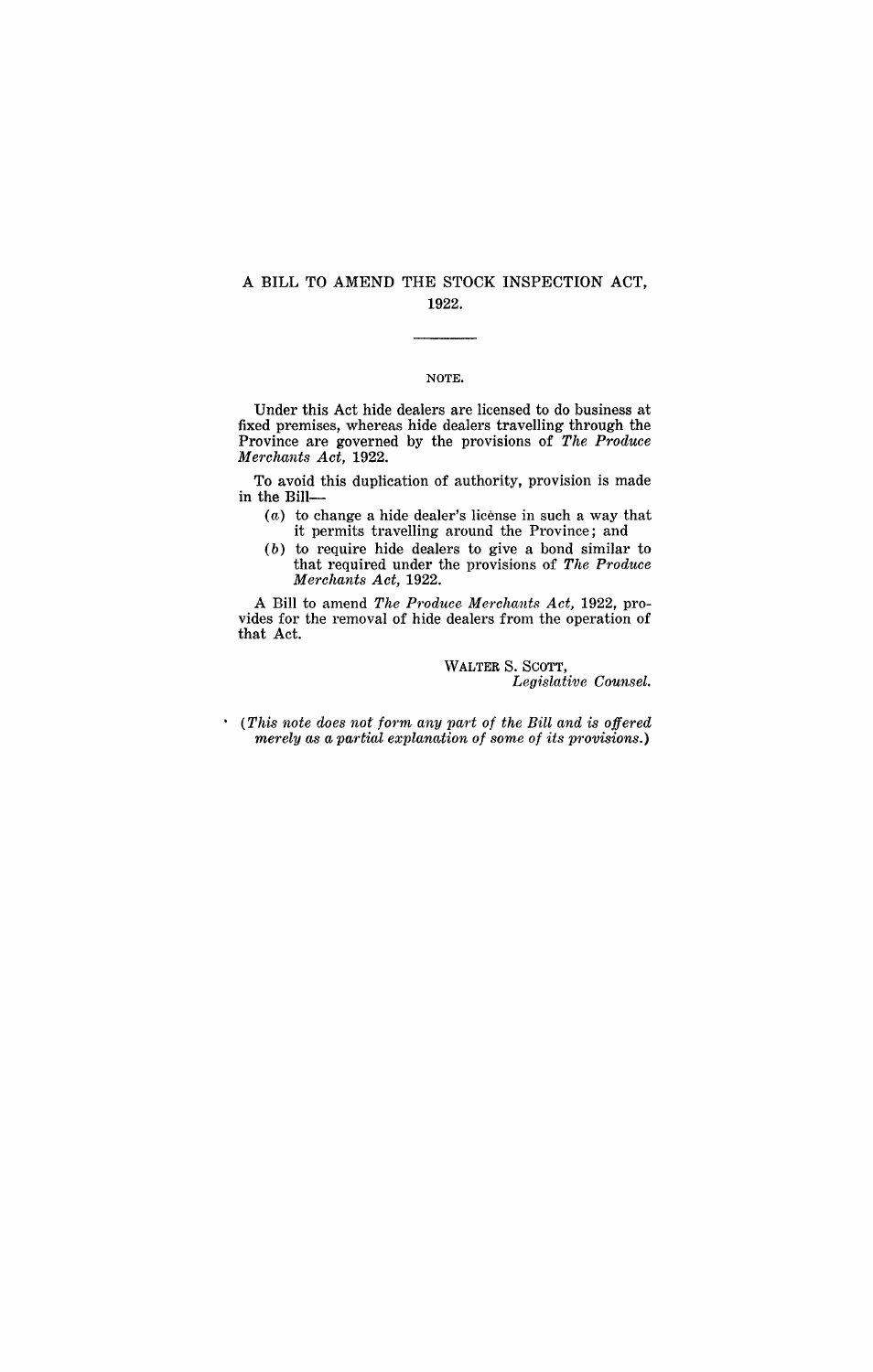

An Act to amend The Stock Inspection Act, 1922.

*(Assented to* , 1925.)

HIS MAJESTY, by and with the advice and consent of the Legislative Assembly of the Province of Alberta, enacts as follows:

1. This Act may be cited as *"The Stock Inspection Act, 1922, A melldment Act, 1925."* 

~. *The Stock Inspection Act,* 1922, being chapter 69 of the Revised Statutes of Alberta, 1922, is amended as to subsection (1) of section 14 by striking out the words "one dollar" where they occur therein, and substituting· therefor the words "two dollars."

3. Section 14 of the said Act is amended by adding thereto as subsection (3) the following:

"(3) No such license shall be granted until the applicant has given a bond for a sum of not less than five hundred dollars in such form and with such conditions and sureties as may be approved by the Minister."

4. Form D in the schedule to the said Act is amended by striking out the words "on the premises occupied by him in................. in the Province of Alberta," where they occur therein.

5. This Act shall come into force on the ............ day of .......................... 19 ... .